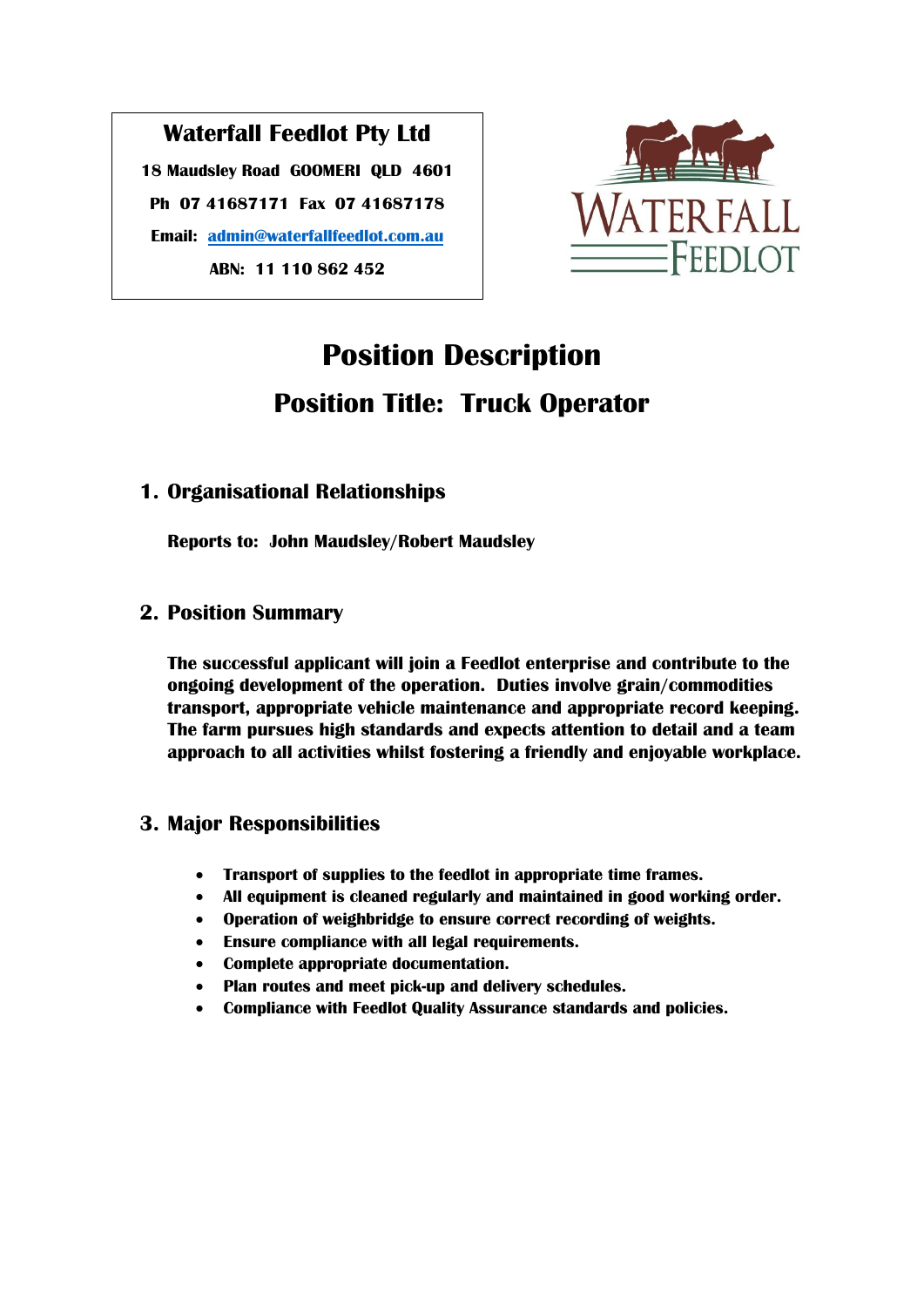### **4. Duties**

#### **Feed Management and Delivery**

- **Transport of various supplies to the feedlot.**
- **Ensure that supplies are stored appropriately on arrival.**
- **Operation of equipment, loaders and other machinery as necessary.**
- **Inspect vehicles for mechanical items and safety issues and perform preventative maintenance.**
- **Plan routes and meet pick-up and delivery schedules.**
- **Maintain appropriate records.**
- **Comply with all legal requirements.**
- **Load and unload trucks.**
- **Report any defects, accidents or violations.**

#### **Plant, Equipment and Infrastructure Maintenance**

- **Implement the maintenance schedule including routine machine testing and maintenance of equipment.**
- **Ensure all equipment and areas are thoroughly cleaned daily.**

## **5. Skills and Experience (person specification)**

#### **Skills and knowledge**

- **Experience with transporting various commodities.**
- **Attention to detail.**
- **Ability to record data.**
- **Good communication skills.**
- **Ability to work in a team environment.**

#### **Training and qualifications**

- **MC licence (mandatory).**
- **Ability to follow WH & S guidelines (mandatory).**
- **Experience with commodity loading and unloading (desirable).**

#### **Work Experience**

**No previous licence issues.**

## **6. Personal Competency**

#### **Acceptance of direction**

**Acceptance of direction and code of behaviour within the business.**

#### **Accuracy and eye for detail**

- **Demonstration of a concern for accuracy.**
- **Attention to all requirements of a task and implementation of checking and follow-up.**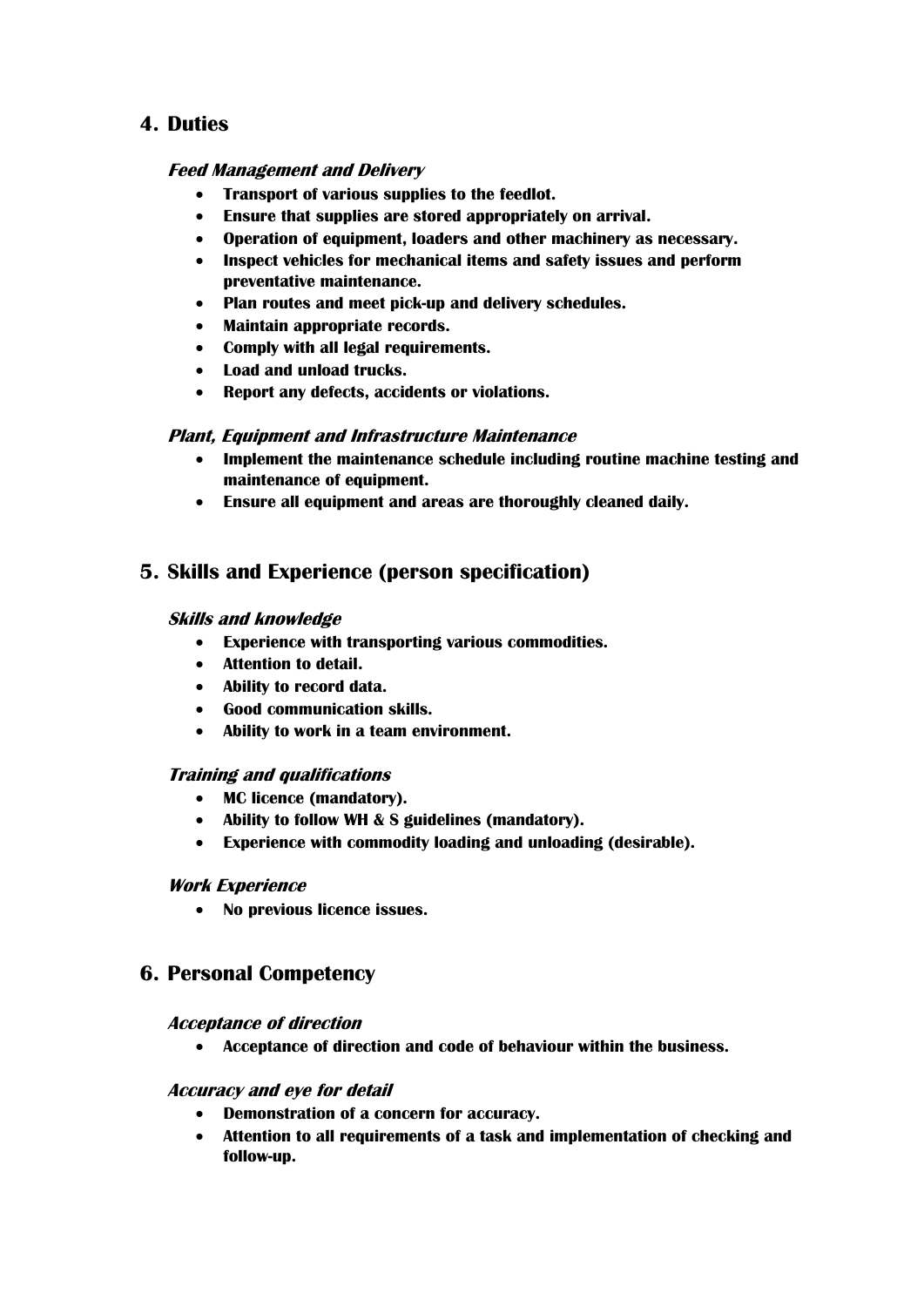#### **Punctuality**

 **Ability to be punctual on a regular basis and appropriate communication in the event of being delayed.**

#### **Prioritising skills**

 **Identification of the important operational requirements of the farming enterprise. Implementation of priority tasks within the resource capabilities available.**

#### **Confidence**

- **A quality of self-reliance and boldness.**
- **A confidence and belief in own ideas and opinions and a willingness to express and act upon them.**

#### **Empathy**

**The ability to perceive and understand the feelings of others.**

#### **Flexibility to cope with change**

**Demonstration of the ability to instigate, support and cope with change.**

#### **Handling pressure and stress**

 **The ability to continue to perform well under pressure or in stressful circumstances.**

#### **Initiative**

- **An ability to take action when enterprise is required.**
- **Actively seeks out opportunities to make extra contributions to benefit the business.**

#### **Interpersonal skills**

 **The ability to interact appropriately and successfully with people of all different types and at different levels.**

#### **Listening skills**

 **The ability to give close attention to someone, follow instruction and involve in discussion.**

#### **Teamwork**

- **The ability to work with other people towards a common goal.**
- **To establish effective collaborative relationships with other people in the business.**

#### **Work ethic**

 **The commitment to work within the boundaries of what is reasonable industry expectation.**